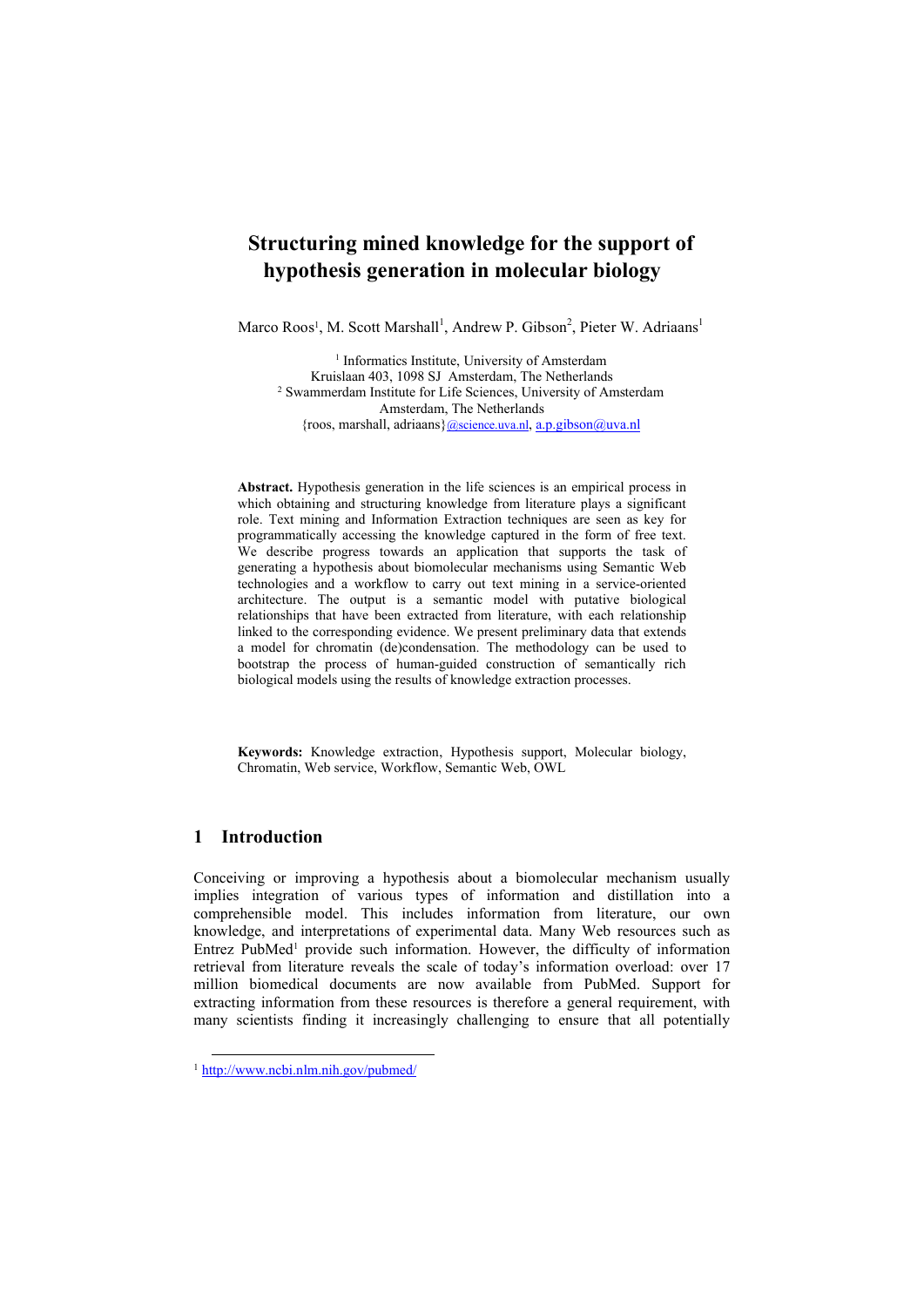relevant facts are considered whilst forming a hypothesis. Developments in the area of information extraction promise to deliver applications that will more directly support the task of hypothesis generation. The general approach requires retrieving relevant documents, recognizing named entities (e.g. proteins) and their relationships, and storing results for later inspection [6, 10].

In this study, we address the question of how the results of a knowledge extraction procedure should be stored to best support hypothesis conception for experimental biology. In particular, we focus on epigenetics and chromatin research, where typical examples are qualitative hypothetical models that attempt to explain the role of various proteins in changing the level of condensation of DNA as a means to regulate transcription (see for instance [12]). To support the linking of a knowledge extraction process to this type of modelling, we present an approach that extracts information from text and populates an OWL-based knowledge base with the extraction results.

# **2 Methods and tools for knowledge extraction**

Knowledge extraction was performed by web services from the Adaptive Information Discovery Application (AIDA) toolbox, a set of web services and infrastructure being developed for knowledge extraction and knowledge management in a virtual laboratory for e-science<sup>1</sup>. It contains services for document retrieval based on Lucene<sup>2</sup> [7], entity and relation recognition applying conditional random fields [5], and access to Sesame [1], a RDF repository that serves as our knowledge base. Ontologies were created in Protégé and conform to the OWL1.1 specification.

The general steps of the knowledge extraction process [6, 10] were implemented as a workflow in Taverna [3]. We added steps to provide a likelihood score, cross references to biological databases, and tabular results (Fig. 1). The likelihood of finding a document with query (q) and discovery (d) was calculated by:



**Fig. 1** - Workflow to extract proteins from literature and store them in a knowledge base.

1 http://adaptivedisclosure.org

$$
-\log\left(\frac{QD_{\text{exp}}}{QD}\right), QD_{\text{exp}} = \left(\frac{Q}{D}\right)/N, \text{ in which } Q,
$$

*D*, and *QD* are the frequencies of documents containing q, d, and q *and* d; *QDexp* is the expected frequency of documents containing q and d assuming independence of *Q* and *D*; *N* is the total number of documents in MedLine. The workflow further contains a web service for adding protein name synonyms to the original query and providing UniProt identifiers for human, rat, and mouse that we also used to filter false positives. This service, kindly provided by Martijn Schuemie, wraps components from the text analysis tool Anni2.0 [4]. At each

<sup>2</sup> http://lucene.apache.org/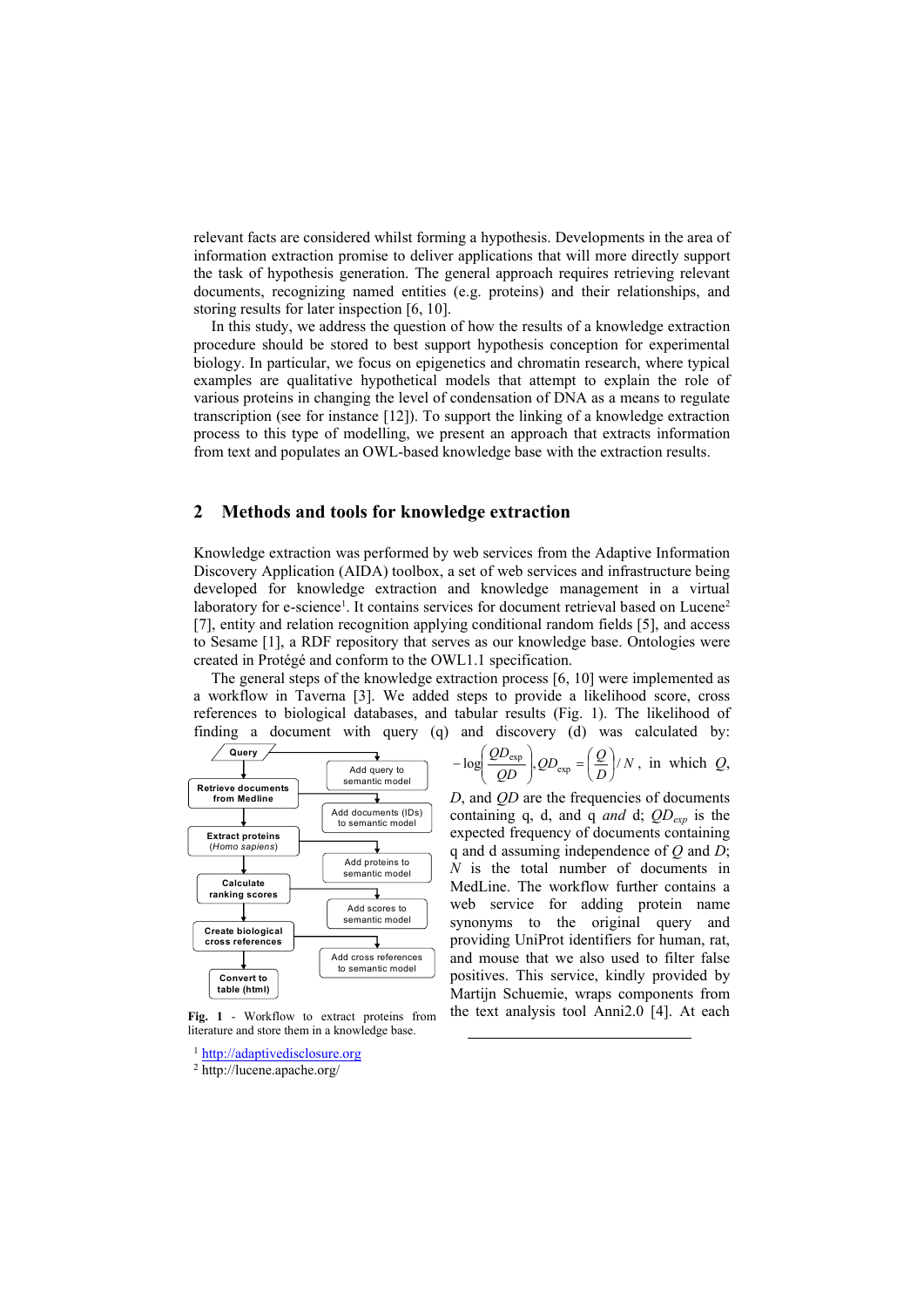step in the workflow, the results are converted into OWL instance statements in RDF format in order to populate the ontologies pre-loaded in our knowledge base.

References to our scientific research objects (ontologies, workflows, AIDA services) are stored as a pack on myExperiment.org that is available for download upon request (http://www.myexperiment.org/packs/27).

# **3 Model Representation in OWL**

#### **3.1 Different types of knowledge**

In order to represent our biological hypothesis, we would like an OWL ontology of the relevant biological domain entities and their biological relationships. The purpose of our knowledge extraction procedure is to populate this model with instances. We would also like to model the evidence that has led to these instances. This leads to a clash between our intention of enriching a biological model, and representing the artifacts of a text mining procedure such as 'term', 'interaction assertion', or 'term collocation'. For these, we have concrete instance but that have no direct meaning in the biological domain. Within our OWL representation, we purposefully kept five distinct OWL models in order to avoid the conflation of knowledge from the different stages of our knowledge extraction process. Our models represent:

- $\Box$  Biological knowledge for our hypothesis (Protein, Association)
- D Documents (Terms, PubMed Identifiers)
- $\Box$  Knowledge extraction process (Workflows, Processes)
- $\Box$  Mined results (Extracted terms, extracted relationships)
- $\Box$  Mapping model to integrate the above through references.



**Condensed chromatin**

**Fig. 2** – Example biological model: cartoon representation of a hypothesis for a chromatin (de)condensation mechanism. HDAC and HAT refer to enzymes with histone deacetylase activity and histone acetylase activity, respectively. For more details see figure 3 in [12] on which this figure is based.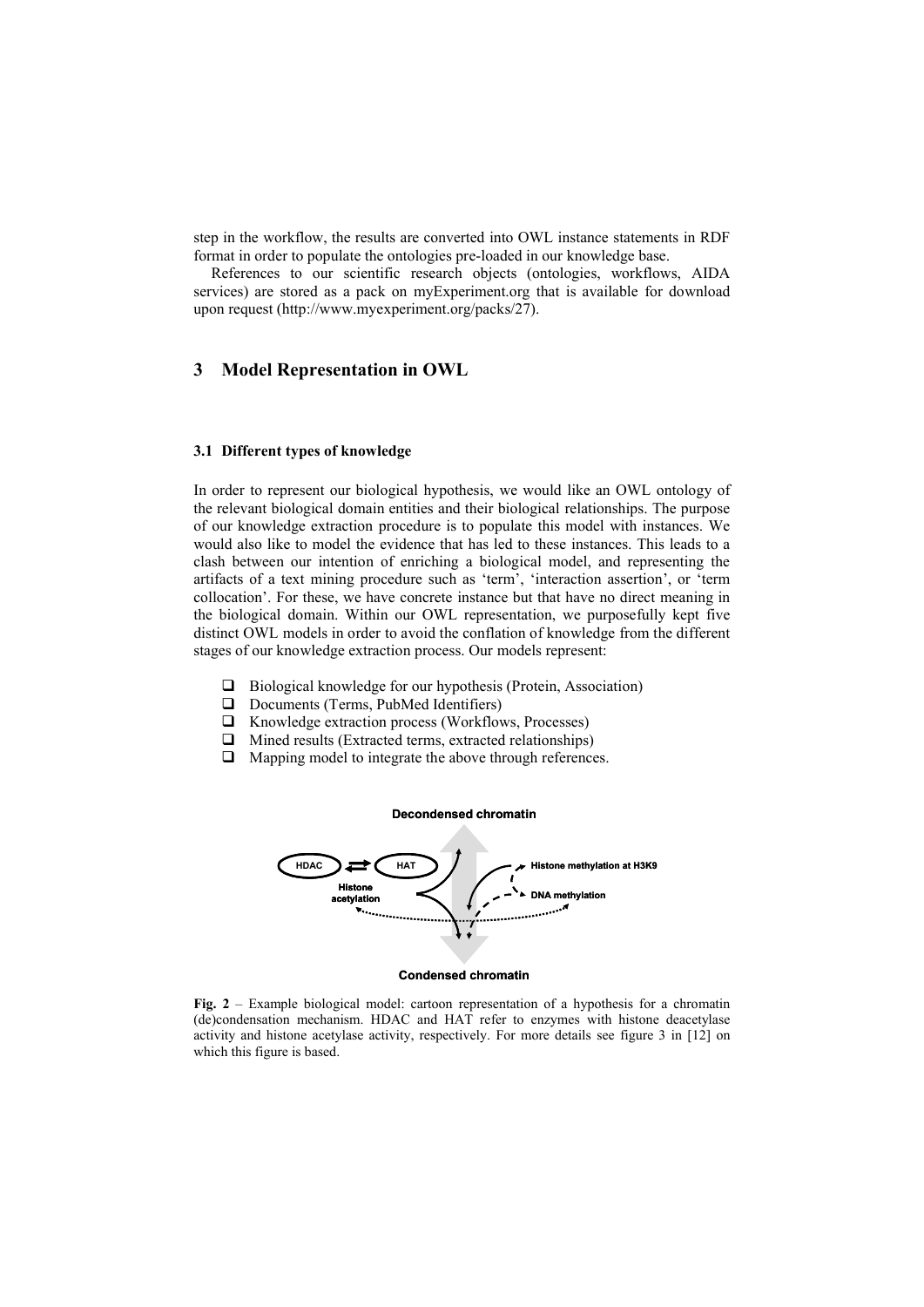

**Fig. 3** - Biological domain model for hypothesis support with example instances. HDAC1<sup>1</sup> and PCAF<sup>2</sup> are examples of proteins implied in chromatin (de)condensation and known to interact. In this and following figures, diamonds represent instances, dashed arrows connected from diamonds instance-of relationships. The other dashed arrows represent properties between classes or instances. For clarity inverse relationships are not shown.

# **3.1.1 Biological model**

In the context of our example hypothesis (Fig. 2) we start with a minimal set of classes for a biological model with proteins and protein-protein associations (Fig. 3). We cannot directly inspect concrete instances of proteins or their interactions. We regard instances in the biological model as interpretations of certain observations, in our case, of text mining results. We also do not consider such instances as biological facts; they are restricted to a hypothetical model. The evidence for the interpretation is important, but it is not within the scope of this model. In the case of text mining, evidence is modeled by the document and text mining models.

#### **3.1.2 Document model**

A model of the structure of documents and statements therein is less ambiguous than the biological model, because we can directly inspect concrete instances such as (references to) documents or pieces of text (Fig. 4). We can be sure of the scope of the model and we can be clear about the distinction between classes and instances because we computationally process the documents. For our knowledge extraction experiment, we have created classes for documents, protein or gene terms, and mentions of associations between proteins or genes. Unfortunately, we cannot make a distinction between proteins and genes at this stage due to the limits of biological text mining.

 <sup>1</sup> http://www.uniprot.org/uniprot/Q13547

<sup>2</sup> http://www.uniprot.org/uniprot/Q92831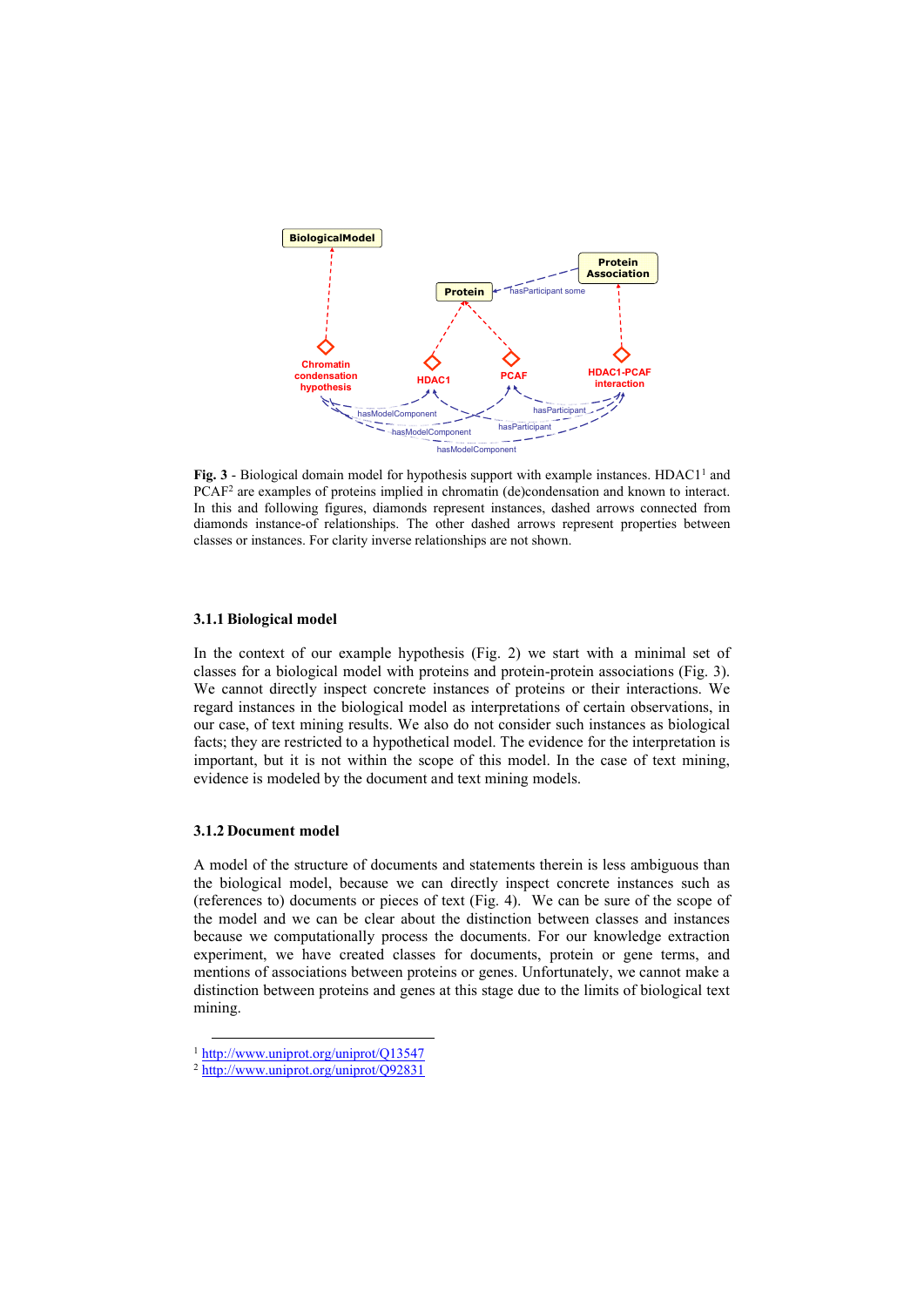

**Fig. 4** – Basic ontological model that represents the relationship between documents and terms and statements used in the text.

#### **3.1.3 Text mining model**

Next, we want to structure what we know of the knowledge extraction process that may serve as evidence for the population of our biological model (**Fig. 5**). The aim of this step is to create assertions about instances of text mining processes, which



**Fig. 5** – The knowledge extraction model with defined classes that classify instances from the text model as text mining discoveries. For clarity, property restrictions between classes and model components of the text mining process are not shown.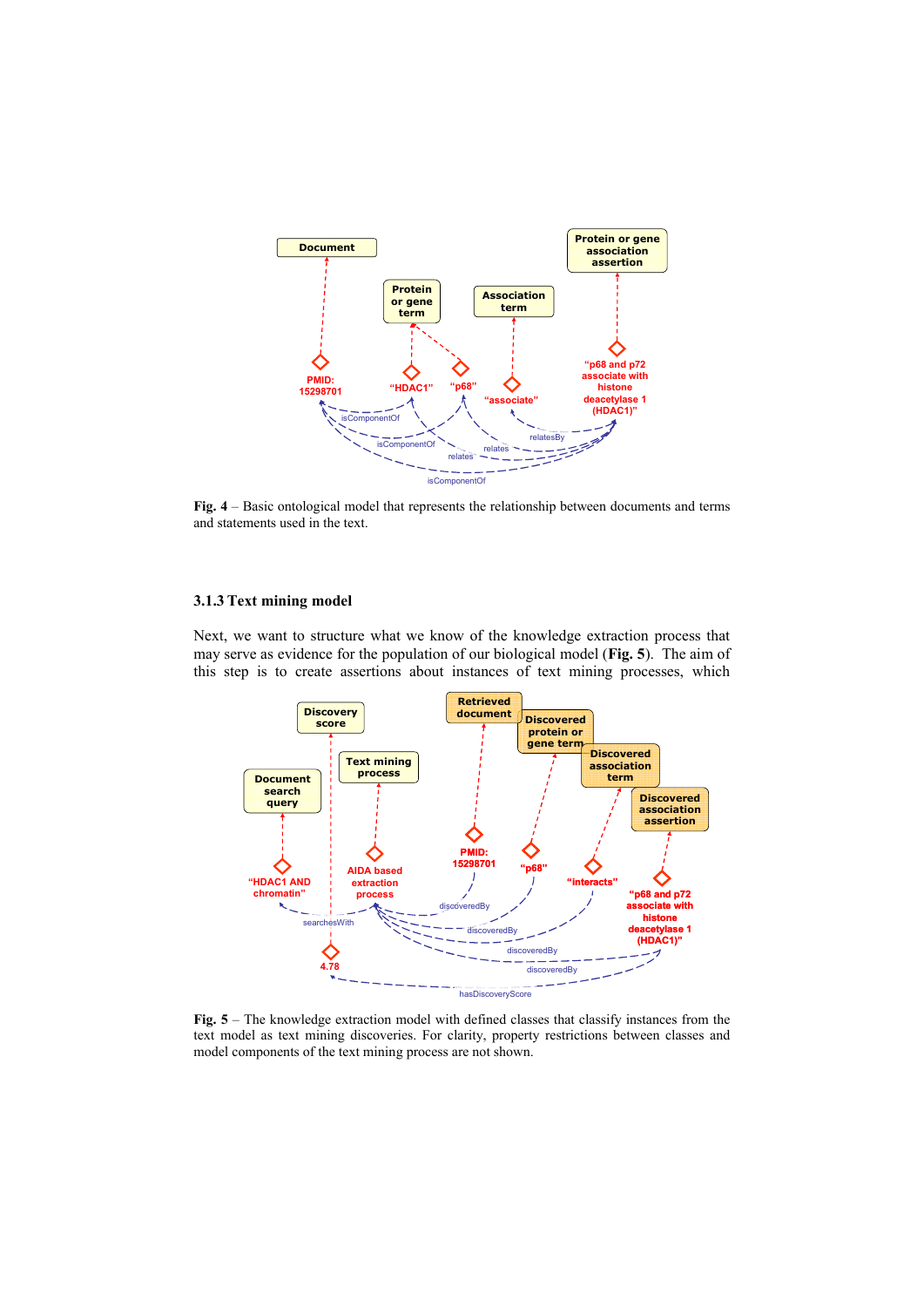process instances of documents that contain instances of terms. In addition, in this model we represent information about the likelihood of terms and relationships being found in the literature. We also gain valuable knowledge provenance that can be used to track down any conflicting statements later on. This allows us to qualify the uncertainty of the text mining procedure. For more complete knowledge provenance, we have also created a semantic model representing the implementation of the text mining process as a workflow of (AIDA) Web Services (not shown).

# **3.1.4 Mapping model**

At this point, we have a clear framework for the description of our biological domain and the documents and the text mining results as instances in our document and process ontologies. The next step is to relate the mined information to the biological domain model. Our strategy is to initially keep the domain model simple at the class and object property level, and to map sets of instances from our results to the domain model. For this, we created an additional mapping model that defines reference properties between the models (Fig. 6). We can now see that an interaction between the proteins labeled 'p68' and 'HDAC1' in our hypothetical model is referred to by a mention of an association between the terms 'p68' and 'HDAC1', with a likelihood score for finding this combination in literature.

The difficulty of distinguishing between genes and proteins during text mining also presents a problem for mapping to the biological model. When the number of proteins is small enough we may choose to initially map the text mining results to proteins, or we could create a perhaps more factual 'gene or protein' class in the biological model.



**Fig. 6** – Mined knowledge mapping strategy. Instances from the results set (right) refer to instances in the domain model (left).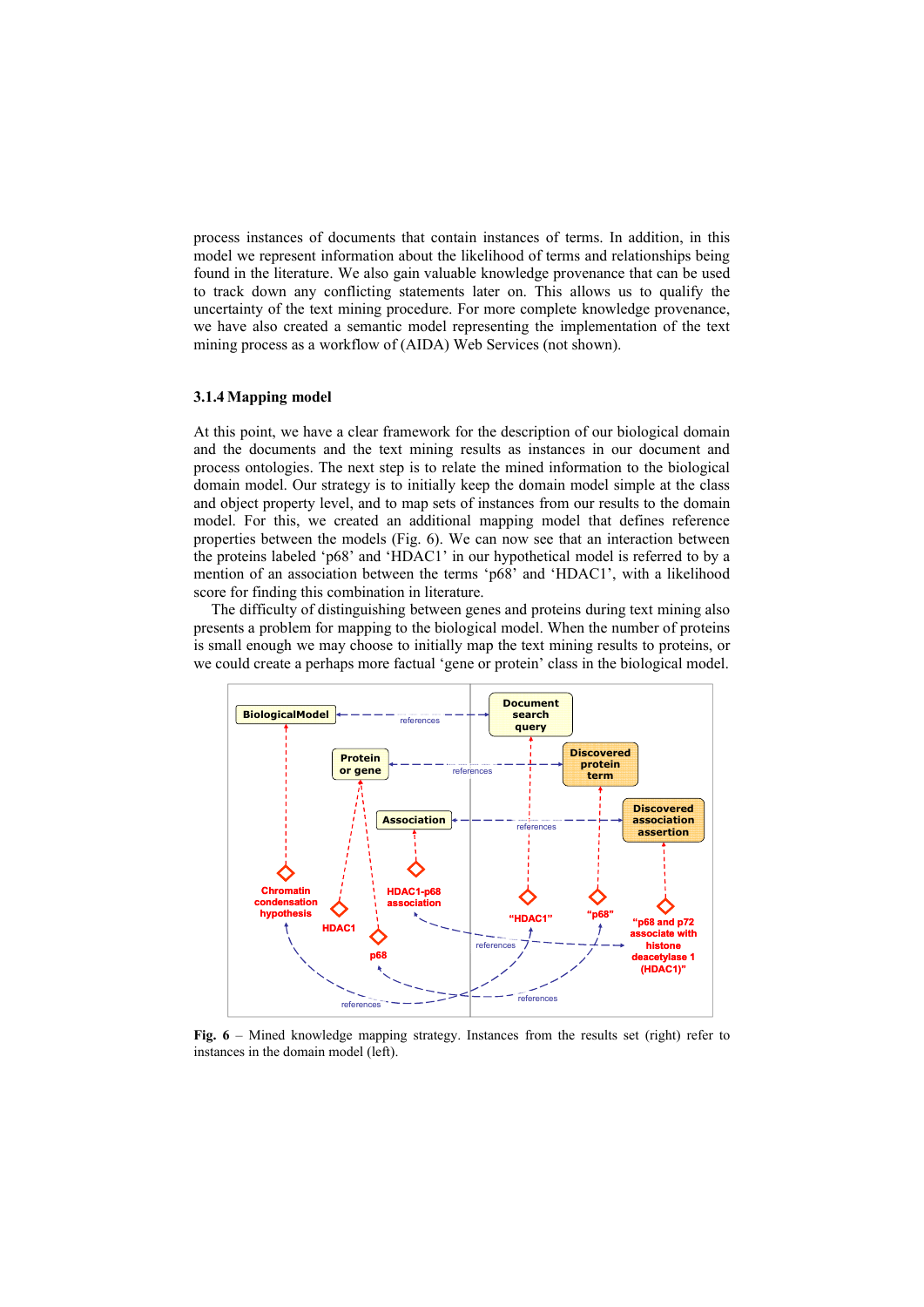# **4 Preliminary results**

The final result of the knowledge extraction workflow is a knowledge base extended with text mining results captured in OWL. We performed an example experiment starting with the query 'HDAC1 AND chromatin'. As a result we could query our knowledge base to find an instance of our biological hypothesis model and its partial representation by the input query and its expanded form (35 synonyms were added for document retrieval). We could further find 257 proteins linked to this model as putative components. We could also recover that these links were discovered through 489 protein terms found in 276 documents, and by what process, Web Service and workflow. The data is per individual: for each we stored its specific links to other individuals within a domain (e.g. the biological) and between domains. For instance, NF-KappaB is linked to our initial hypothesis and 'HDAC1' within the biological model, and to its associated term which was found in 10 abstracts. As our knowledge base grows with instances and different types of evidence we can perform increasingly interesting queries in search of novel relations with respect to our nascent hypothesis. A prototypical example is the protein referred to by the term 'p68' that was found to be collocated with the query term 'HDAC1' and also in a direct mention of this interaction in an abstract by Wilson *et al.* [13], suggesting p68 as a candidate for investigating its role in relation to HDAC1 and chromatin.

# **5 Conclusion**

We have demonstrated first steps towards automating support for the processes involved in the formation of scientific hypotheses, particularly in studying biomolecular mechanisms. Text mining supports a researcher by inspecting more papers than an individual could and without human bias, while the use of an OWLbased knowledge base supports exploration of semantic relationships of one or many experiments. Our focus is on modeling information that is extracted during a computational experiment, rather than on improving a particular text mining procedure. The approach is not limited to the modeling of text mining results but could be applied to the results of other computational experiments. Our method shares some features with the general task of ontology learning from text [2, 9], and that of populating a predefined ontology with instances obtained from text mining [14]. However, our aim is to provide a method for improving and reusing a biological hypothesis. We do not aim to construct a comprehensive hierarchy for a domain, nor are we specifically interested in recall as long as the text mining is reasonably unbiased. Semantic Web standards and tools allow us to explicitly represent the biological knowledge, share it as a resource online, and make it interoperable with other knowledge resources. Models representing provenance add a layer of trust into the results because the biological assertions are verifiable. It will be interesting to see how much our approach can make use of the data provenance in future versions of Taverna [8]. The rich potential of Semantic Web technologies will support the future extension of the domain model to suit more complex knowledge; its exploration hopefully supported by increasingly user friendly query tools and DL-reasoners [11].